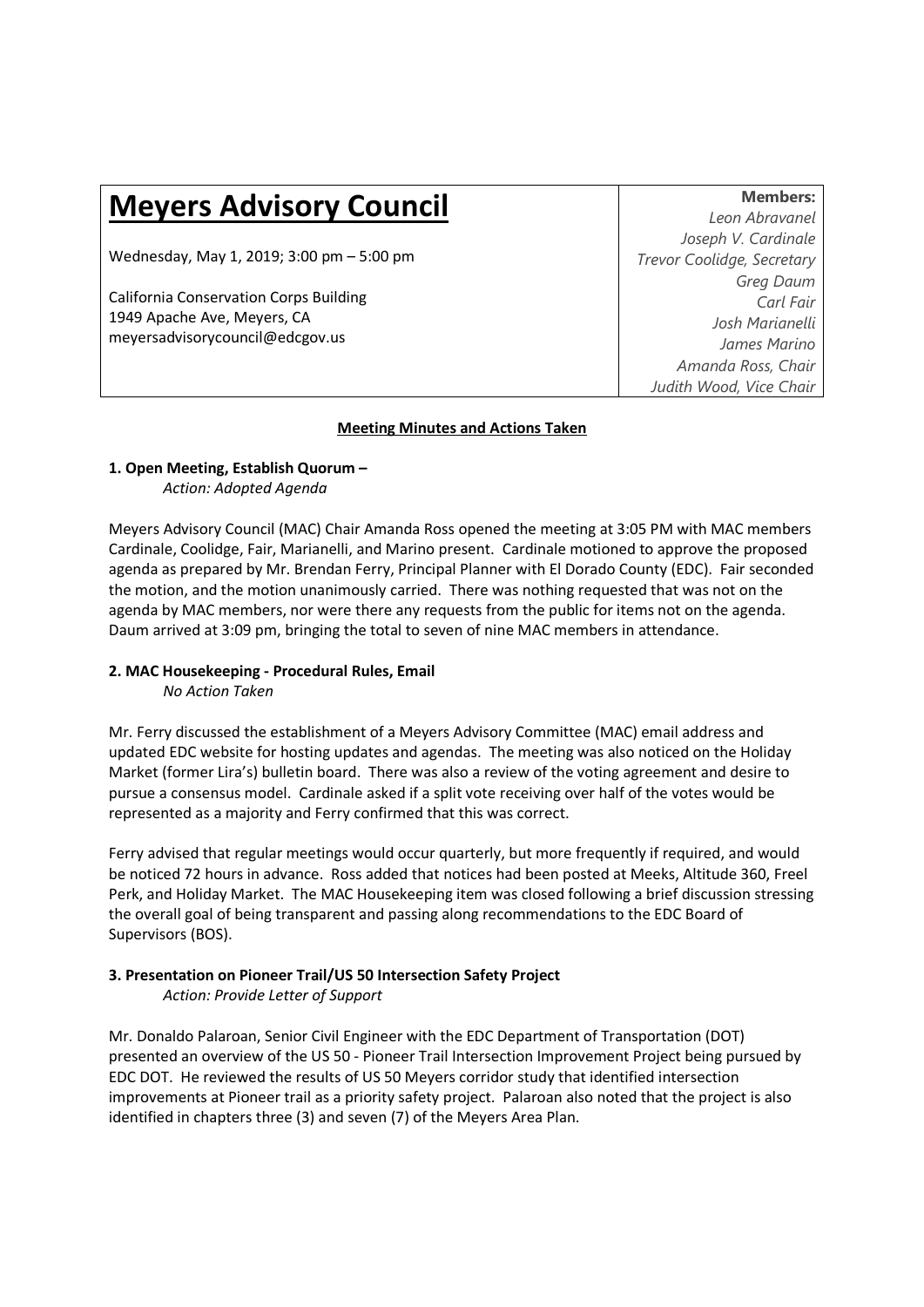The corridor study was funded by a Tahoe Regional Planning Agency (TRPA) On Our Way Grant, that supported a road safety audit; the safety audit was completed in April 2016 and identified 34 collisions occurring at the intersection of Pioneer Trail and US 50 between 2007 and 2015, with 14 occurring during snow and ice conditions. Following identification of the project, EDC DOT submitted a Highway Safety Improvement Program (HSIP) funding application to Caltrans for Federal Highway Administration (FHWA) funding, and received a \$3 million award.

In providing additional framework for the proposed project, Palaroan provided an overview of projects in the area ranging from Highway 89 water quality improvements to the current roundabout being installed by Caltrans at the intersection of US 50 and HWY 89 in Meyers. He also reviewed the outreach that had occurred to the EDC Sheriff's office, the California Highway Patrol (CHP), and Caltrans.

EDC DOT hired the civil engineering firm GHD to develop and evaluate potential improvements at the intersection of US50 and Pioneer Trail. GHD considered four (4) alternatives: a no-build option, stop control, a modified traffic signal, and two roundabout concepts that included two different hybrid roundabout options, with and without a bypass lane. The study found that a roundabout was the preferred alternative due to it providing a higher long term level of service (LOS) and reducing the severity of crashes at the intersection.

Beyond selecting the roundabout design as the preferred improvement for the intersection, Mr. Palaroan indicated that the GHD and EDC DOT were still reviewing the two roundabout design concepts included in the intersection study. One concept did not include a separate bypass lane, was easier to construct, and reduced snow removal complications, while the second concept included a bypass lane and might offer better traffic flow. The two concepts were being reviewed with project stakeholders and further evaluated as two which option was most effective before moving forward with additional design work.

During the discussion that followed the presentation, Ross asked about what bike infrastructure would be present. Palaroan indicated that separate Class 1 bikelanes would be included in the project and that the cyclists would cross the intersection using pedestrian facilities. Marianelli asked what had been discussed regarding snow removal and Palaroan indicated that snow is generally pushed to the outside or stored in the middle of the roundabout and that the designers were continuing to consider snow removal in the design option and were soliciting input from Kings Beach and Truckee. Marino asked about the funding timeline for the project and Palaroan indicated they were targeting fiscal year (FY) 2021, with the funds being available for three years following award. Cardinale asked about any warning lights as part the project and if big rigs or 18-wheelers had been considered; Palaroan stated that rapid rectangular flashing beacons (RRFBs) would be included if the two-lane roundabout concept was selected and that large trucks had been considered. Cardinale subsequently asked about the traffic study results; Palaroan indicated that they were based on the weekend before Labor Day in 2017 and were largely unchanged since 2010, with peak summer months being considered. Marino asked about the LOS at the intersection and Palaroan stressed that the roundabout would not alleviate all traffic issues in Meyers, but would improve safety.

EDC DOT Deputy Director of Engineering, Mr. John Kahling, joined Palaroan in responding to Marino's question in again identifying safety as a driver for the project and noting that gridlock would continue due to the large volume of vehicles, weather conditions, and capacity limits on US50 westbound.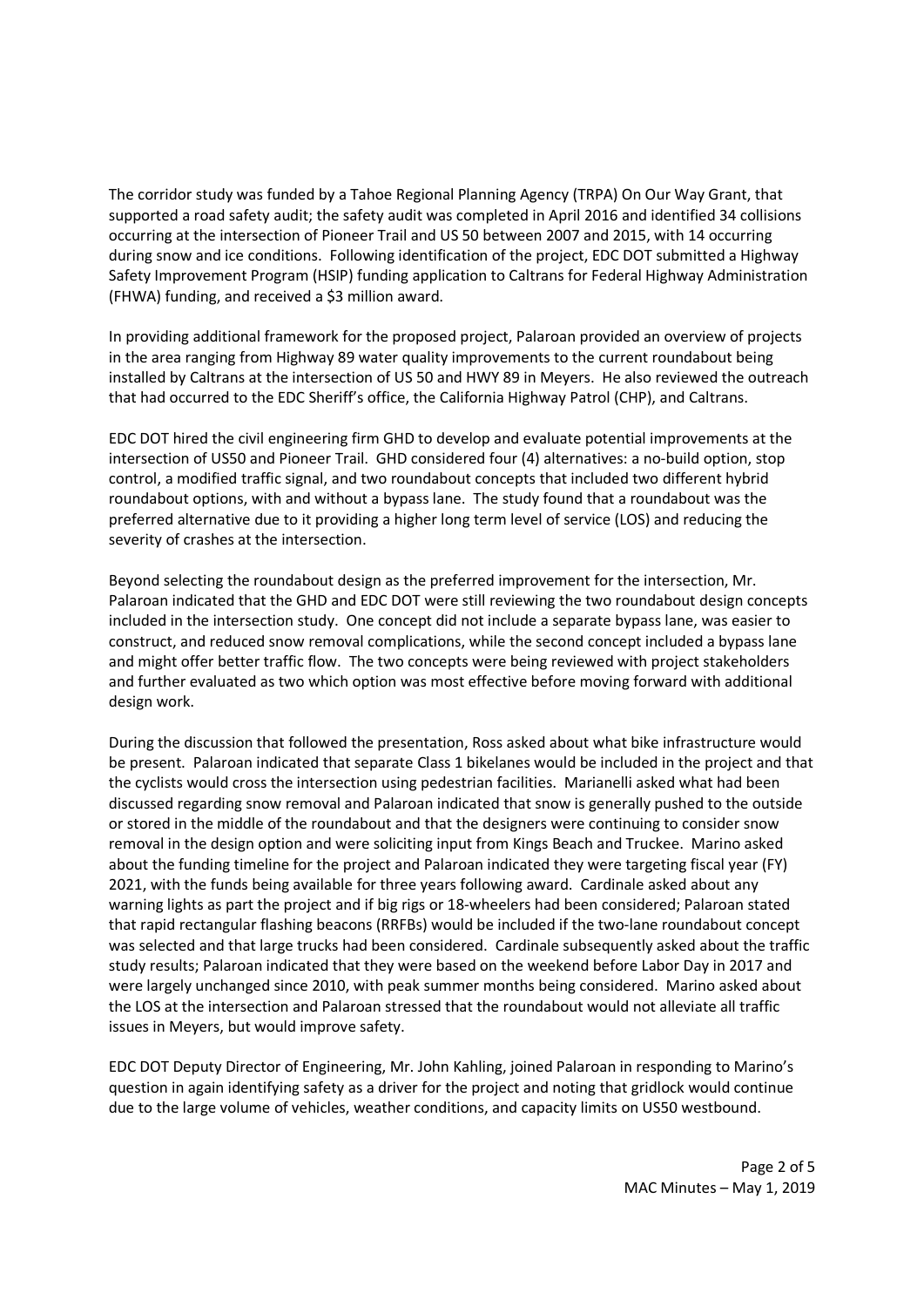Palaroan and Kahling subsequently received questions from members of the audience; Lake Valley Fire (LVF) Fire Marshall Brad Zlendick requested that any roundabout consider emergency vehicle access - Kahling responded that any roundabout would include 18-foot to 21-foot wide lanes to accommodate emergency service vehicles in the roundabout. LVF Chief Tim Alameda conveyed concern for the overall corridor in noting that calls could not be responded to due to the magnitude of the gridlock hampering access to North Upper Truckee and upper Apache areas that has resulted in the consideration of declaring a state of emergency to rid streets of non-essential traffic during recent winter storms.

Secretary Coolidge asked if gateway signage for Meyers could be included in the project; Palaroan indicated that the project was currently going through the environmental review and documentation phase and that Meyers signage could be included as a request, while noting that maintenance requirements or agreements would likely need to accompany any unique signage.

Following questions, Palaroan asked if the MAC would be willing to support the project. Marino requested clarification if the letter of support would endorse a roundabout alternative. Palaroan confirmed that they were seeking support for a roundabout option. Ross requested that the letter also include the MAC's concerns regarding traffic and that the project seek to reduce single occupant trips. Brief discussion of the letter occurred, with consensus reached that a letter of support would be drafted that would also note concern regarding the level of traffic congestion in Meyers and the Tahoe basin, that the MAC endorses alternative transportation options, and that the MAC seeks to see elements of the Meyers plan included in the project.

#### **4. Design Review for Holiday Market Sign Revision**

*Action: Approve as submitted* 

North State Grocery acquired the grocery store at 2977 US HWY 50 in Meyers and is in the process of remodeling the establishment and converting the signage to reflect a change from "Lira's Market" to "Holiday Market." Project Planner Melanie Shasha with EDC Development Services presented an overview of the review process along with the hierarchy of the applicable review documents, including the Meyers Area Plan (Sections 2-15 and 2-16), Tahoe Regional Planning Agency (TRPA) requirements, and EDC zoning regulations. The sign revision application included revisions to a front monument sign, movement of one sign area to the edge of the building, replacement and relocation of another sign on the building front, and removal of an existing pole sign for Tahoe Paradise Golf Course. The application represents one of the first applications within the Meyers Area Plan (MAP) area being processed by EDC under a Memorandum of Understanding (MOU) with TRPA. The golf course is a separate property behind the applicant property that shares access – a golf course sign would remain a pump house that houses a backflow preventer on the US50 frontage.

Shasha also provided background for the permits and approvals for the property, which included a 1999 permit for the monument sign on the US 50 frontage, that did not include specific language regarding the golf course signage, but did show removal on a site plan. EDC staff noted during their review that not all of the proposed signage was above public entrances and that the requested signage did not meet minimum spacing requirements between signs (1000 feet on one property or facing separate streets). Following background and overview provided by Shasha, Mr. Michel LeClerc, representing Holiday Market, noted that the golf course has had signs from the 1950s to present on the property with existing easements. Mr. David Beeman, owner of Tahoe Paradise Golf Course, provided additional information that the pole sign for the golf course was originally next to a billboard that had already been removed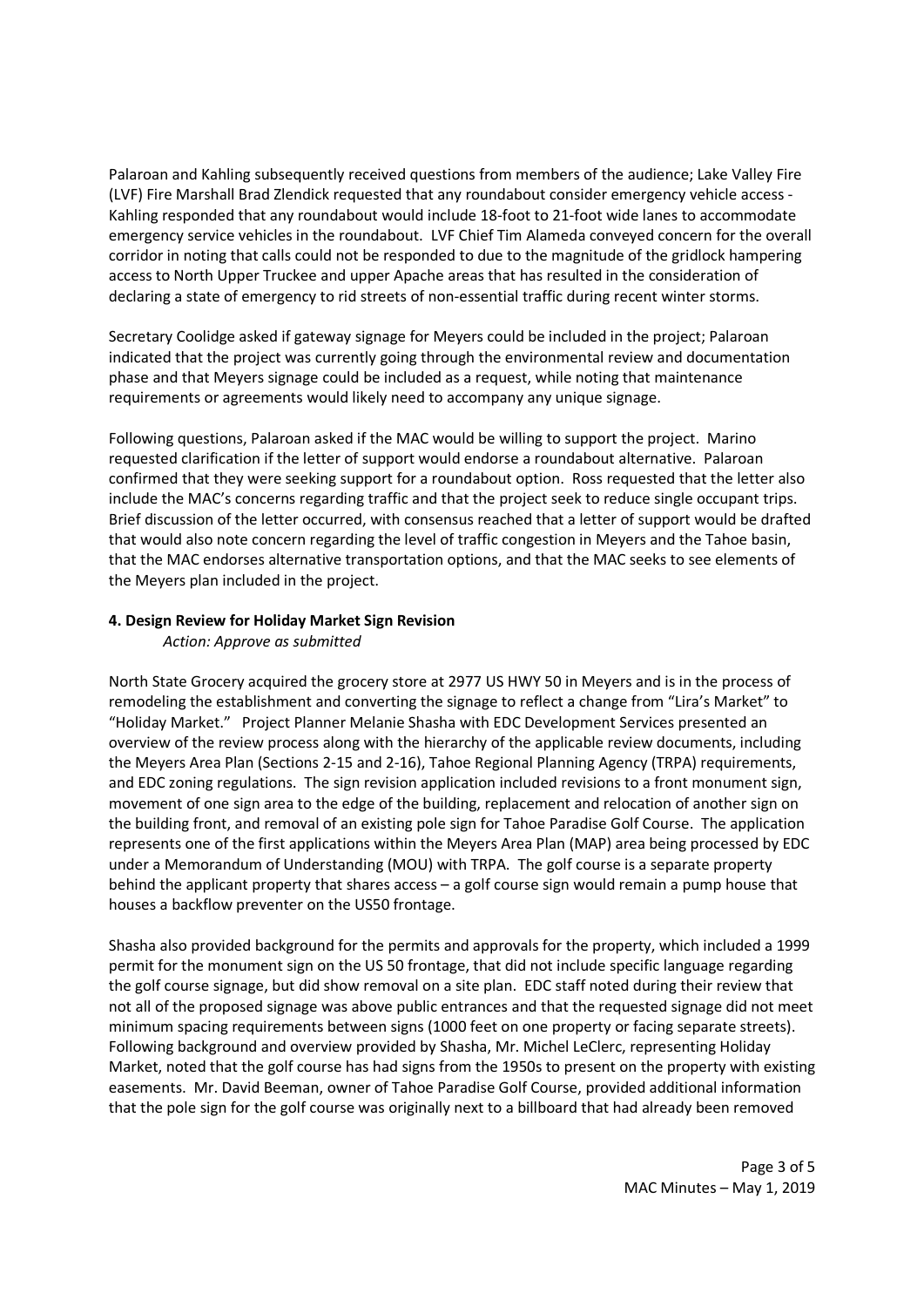for the golf course. Beeman indicated a preference to remove the pole sign and leave the golf course signage on the pump house.

The Bob Dog pizza restaurant within the Meyer's US50 corridor was noted as the only other sign that had been installed since adoption of the current Meyers Area Plan. MAC members asked how signage for Bob Dog's was permitted by TRPA, as it appeared inconsistent with the MAP design guidelines for materials, lighting, and design. EDC Staff present had not been involved in the approval and did not know the background for permitting and approval.

The MAC discussed the application. In reference to the golf course signage, Marino asked if there were any exceptions within the signage regulations regarding a property without frontage that gains access through another. Shasha indicate that there were not. Daum and Faire note that they felt the signage was tasteful and necessary to promote a viable business. There was also general consensus that a grocery store was important to the core of Meyers. Marino, Ross, and Coolidge raised concerns regarding the overall area, spacing, and number of signs on the property as exceeding what was allowed by TRPA regulations (79.7 SF as submitted, versus the 40 SF specified in TRPA Code of Ordinances), in addition to the orientation of the additional sign. Coolidge expressed concerns over the illumination and materials, noting that MAP Design Guidelines specifically state that plexiglass or plastic faced signs should not be used and that signage should be lit from above and not cast light off the property. LeClerc stated that he believed the signs were not in conflict with the design guidelines.

Faire moved to approve the signage revision as approved; following brief discussion prior to voting, Marino, Ross, and Coolidge indicated they would consider supporting the application with the exception of the additional south facing sign. A vote was held and approved the sign revision application as submitted by a vote of four (4) to three (3), with Marino, Ross, and Coolidge as neighs.

#### **5. Update on Meyers Sign and Meyers Community Foundation Involvement**

*Action: Subcommittee formed to implement Meyers gateway signage* 

Chair Ross reviewed her discussion of a Meyers gateway sign with the President of the Meyers Community Foundation, Rene Brejc. A gateway sign for Meyers is one of the prominent elements of the MAP. Mr. Cardinale inquired regarding sign locations and Mr. Ferry indicated that EDC doesn't have a preferred location. A general concern was noted that visitors might cause a safety hazard when seeking to take photos with the sign if too close to traffic. Chair Ross noted that it would likely be in Caltrans right-of-way (ROW) and Mr. Marino noted both the need for and his familiarity with seeking ROW relinquishment from Caltrans. Marino, Ross, and Coolidge indicated a willingness to work together to advance the sign, with Cardinale also volunteering to provide backup support as necessary.

## **6. Presentation by Lake Valley Fire Department (LVFD) – Proposed Tax Increase**

*No action taken – received presentation* 

LVFD Board President Gary Moore provided an overview and basis of need for dedicated funding to support LVF facilities and equipment. Moore provided a background for the increasing costs that the LVF is facing in combination with an increasing number of competing funding priorities within EDC. Moore indicated that LVFD operates on a \$5.5 million annual budget (excluding USFS grants) and that the budget is balanced, but has no capital fund or rainy day accounts. Moore highlighted areas where LVFD has cut staffing costs by shifting to reduced a CalPERS benefit and shifting medical insurance costs